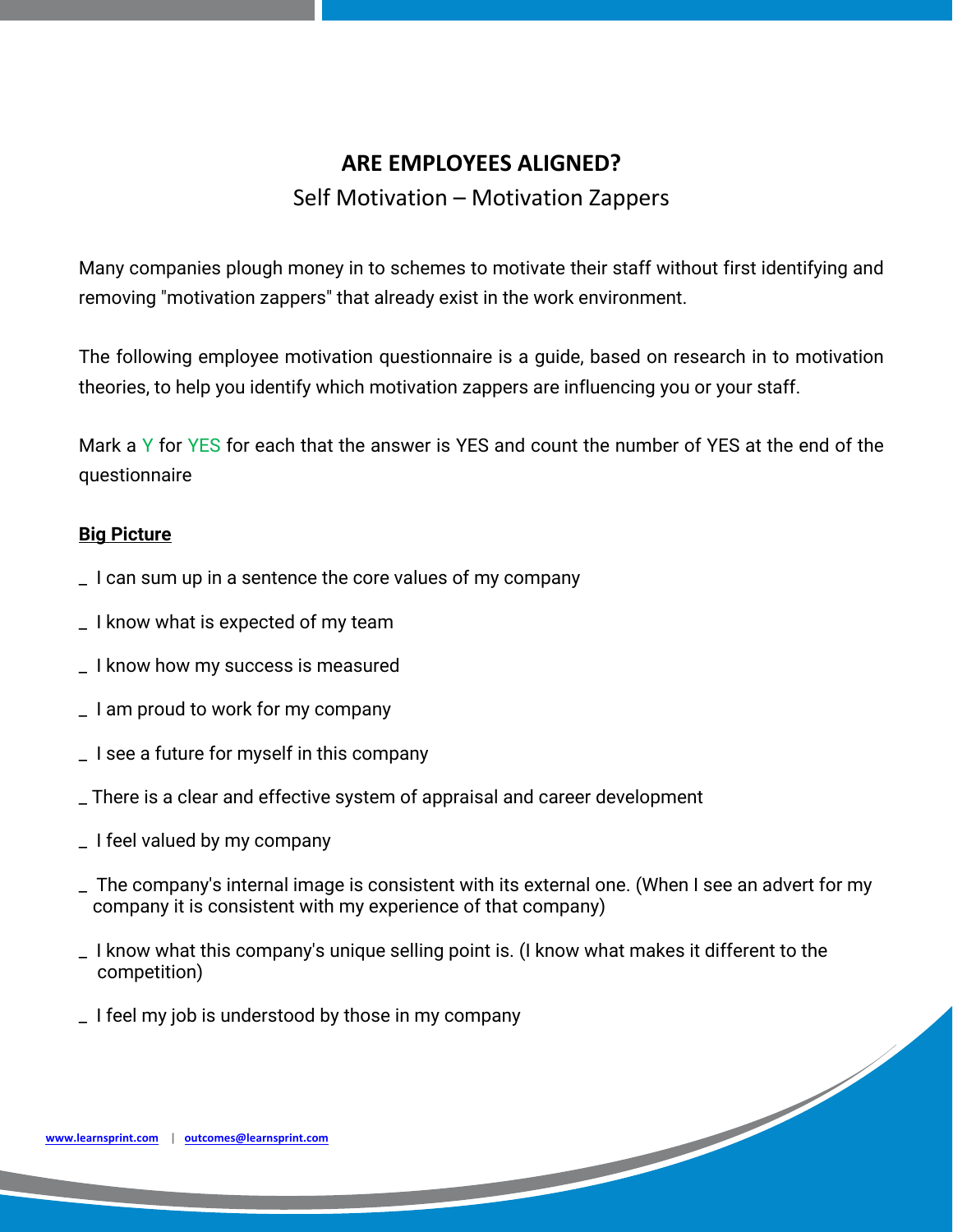#### **Team Work**

- \_ I enjoy coming to work partly because of the people
- \_ I get support and encouragement from my team mates
- \_ I do not have to compete unfairly with the rest of the team
- \_ Information is shared freely within the team
- \_ I do not feel there are secrets in our team
- \_ I am proud to be a part of this department
- \_ I respect my boss
- \_ I am not threatened by my team mates. I want them to be the best they can be.
- \_ I have the opportunity to develop new skills
- \_ Poor performance is not tolerated. No one "gets away with" under-performing

#### **Time Wasters**

- \_ The majority of my time (80% plus) is spent doing valuable work
- \_ I do not have to attend unnecessary meetings
- \_ Those meetings I do attend are well run and achieve agreed outcomes.
- \_ I usually finish work at a reasonable time.
- \_ Our computer systems work well. We are rarely prevented from working by technological breakdowns
- We have clear systems for referring up. I can safely ask someone above me if I am not sure of what to do myself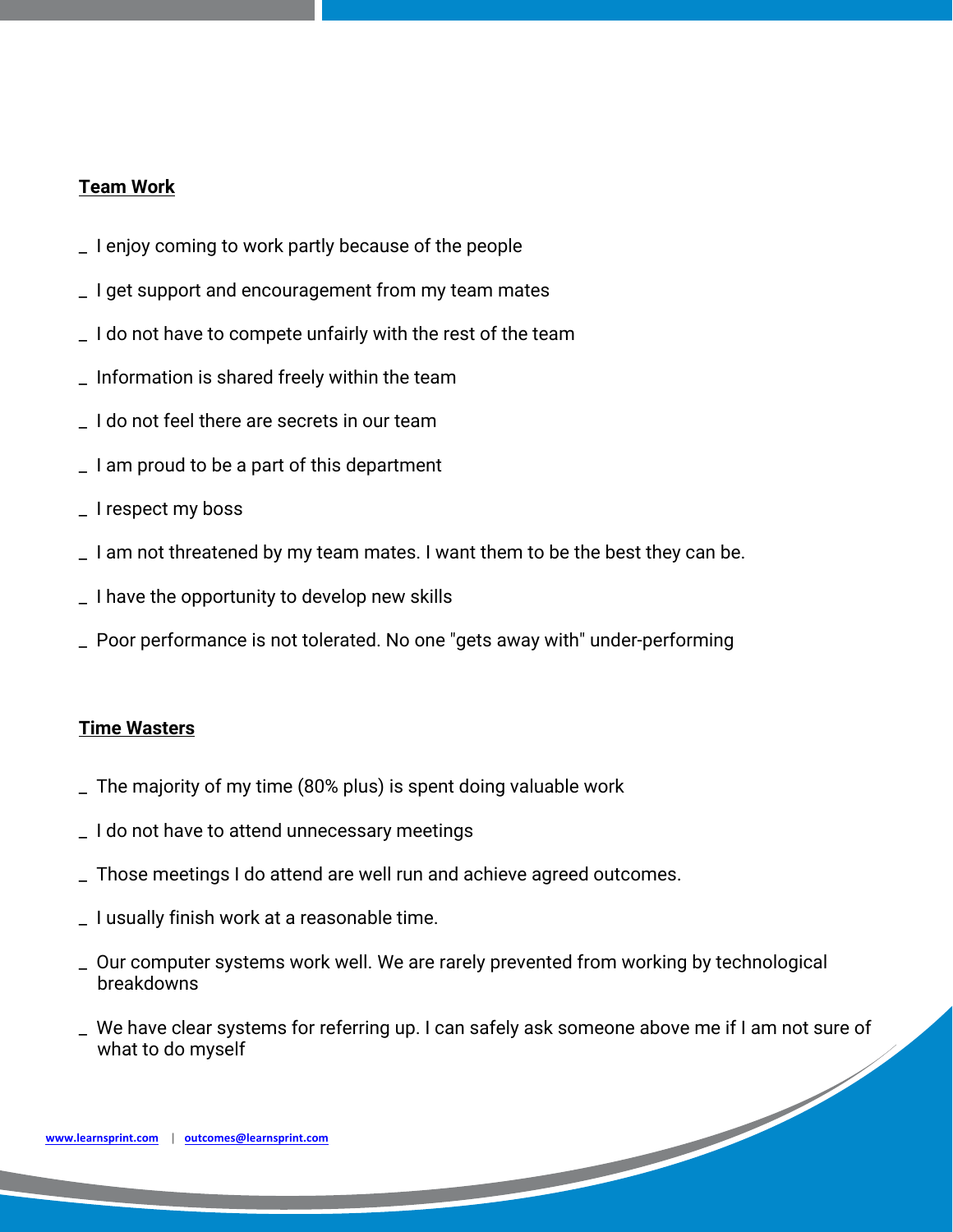- \_ Noise and other distractions are minimal
- \_ I can turn off my phone or divert to voicemail in order to complete urgent or important tasks
- \_ I do not feel constrained by too many unnecessary rules
- \_ My work environment is suited to the work I have to do. I have the space & facilities to do my job

## **Company Politics**

- \_ I leave the office when my work is complete. I do not feel compelled to stay just because others are still there
- \_ I feel we are all treated fairly. I do not see or experience favoritism
- \_ I feel acknowledged publicly for my successes.
- \_ Any constructive criticism is given in private
- \_ There are no clear "factions" in our company
- \_ I always feel I can express my opinion without fear of being marginalized or losing favor
- \_ I feel I can talk openly about my future and ambitions
- \_ While I may be "loyal" I do not feel obligated to my employers. I have not been "bought" by a large salary, extra benefits or any other career advantages.
- \_ My feelings and opinions are often asked for and listened to, no matter what my position in the company hierarchy
- \_ I am not afraid to make mistakes. I am encouraged to learn from my experiences but they are not held against me later on.